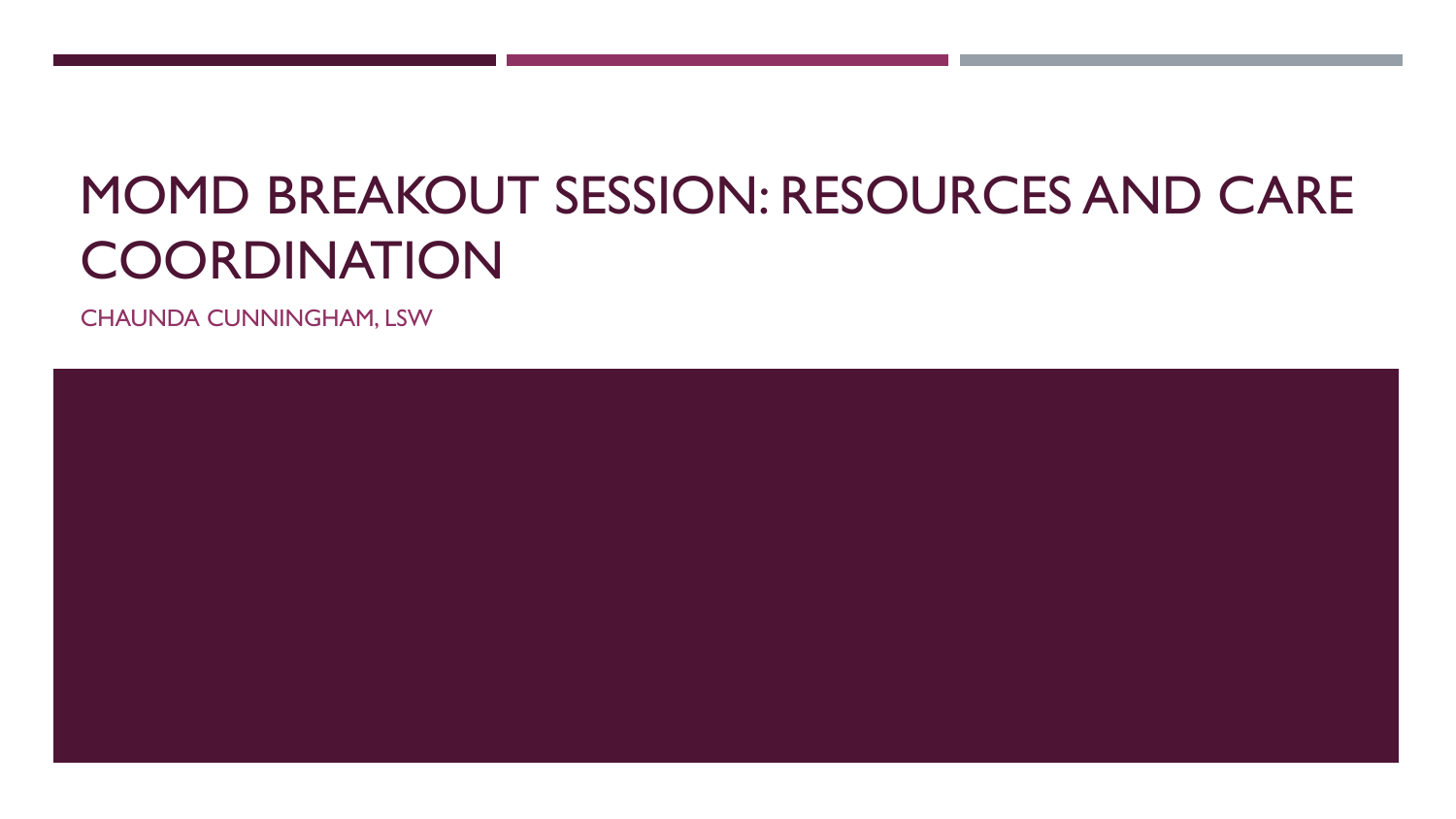#### ABOUT ME

- **E** Chaunda Cunningham, LSW
- **Director of Clinical Practice and Home Visiting** at Healthy Start, Inc.
- **Birth doula, perinatal mental health therapist**
- **Proud mother**
- **PA PQC Moving on Maternal Depression** (MOMD) Co-Chair

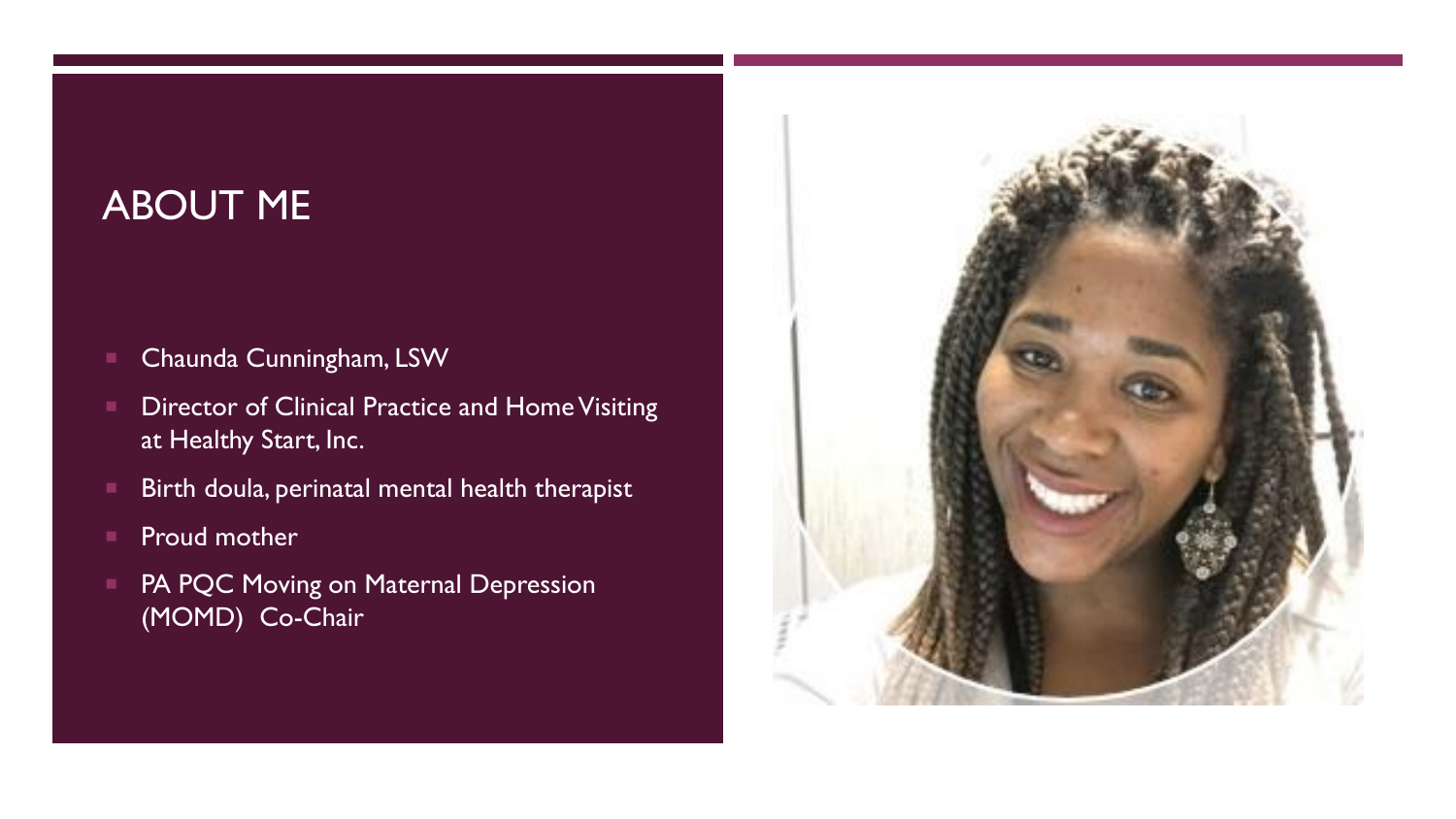#### PERINATAL DEPRESSION

- **Stigma**
- **Guilt**
- **Fear**
- **Pain**
- **Shame**
- **I**solation
- **Dangerous/fatal**
- **C**verwhelming/suffocating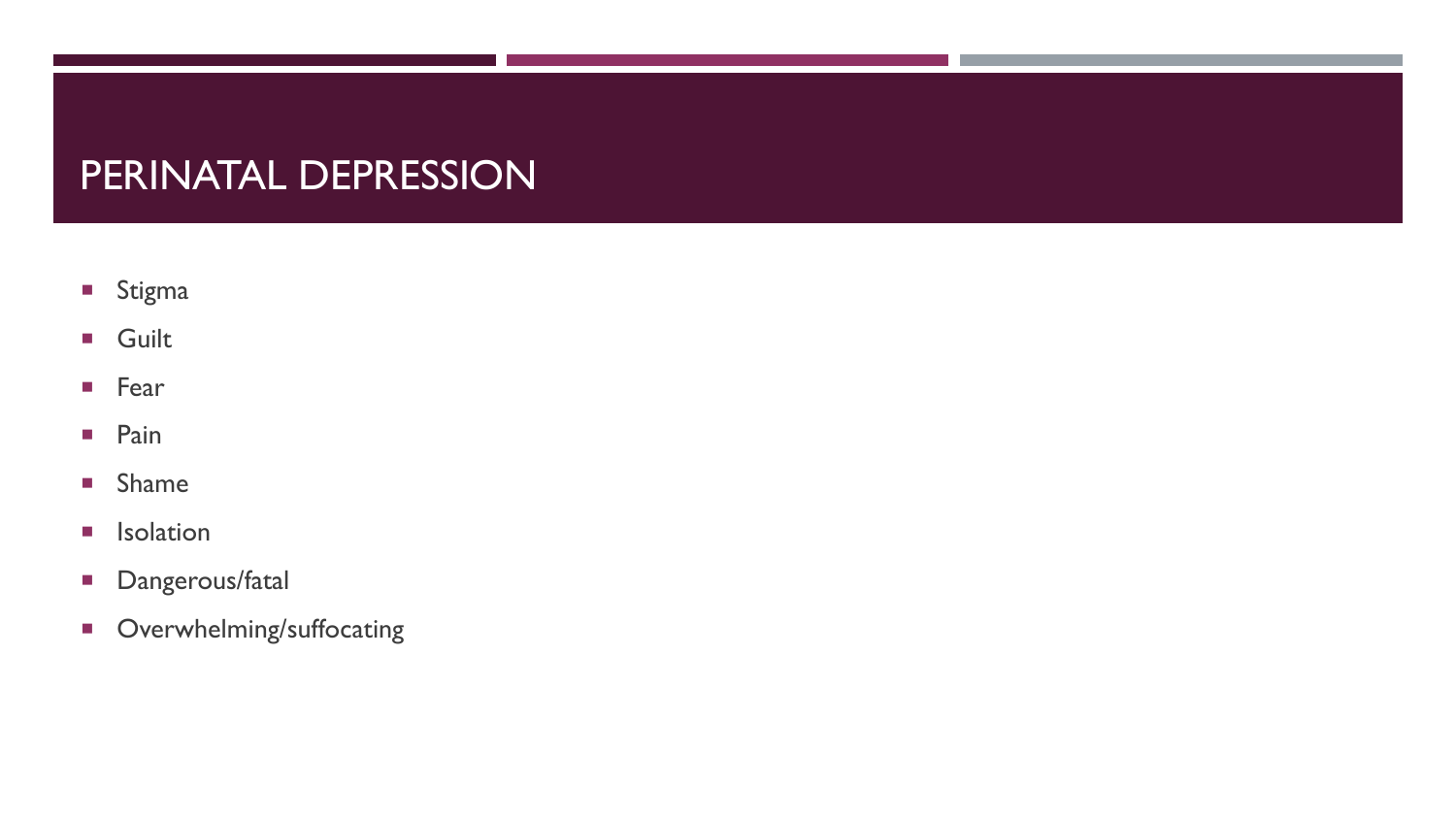#### WHERE DOES ASKING FOR HELP BEGIN?

- **Healthcare professionals and supportive staff can provide mental health care to community members in many** ways:
	- 1. Obtaining self-report for mental health challenges
	- 2. Witnessing challenges and having honest conversations next steps
	- 3. Professionals completing evidence-based assessments that lead to referrals
		- Ex: Edinburgh Prenatal Depression Screening, Patient Health Question (PHQ-9), Beck Depression Inventory (BDI)
	- 4. Psychiatric evaluations by licensed professionals that lead to referrals (voluntary or mandated)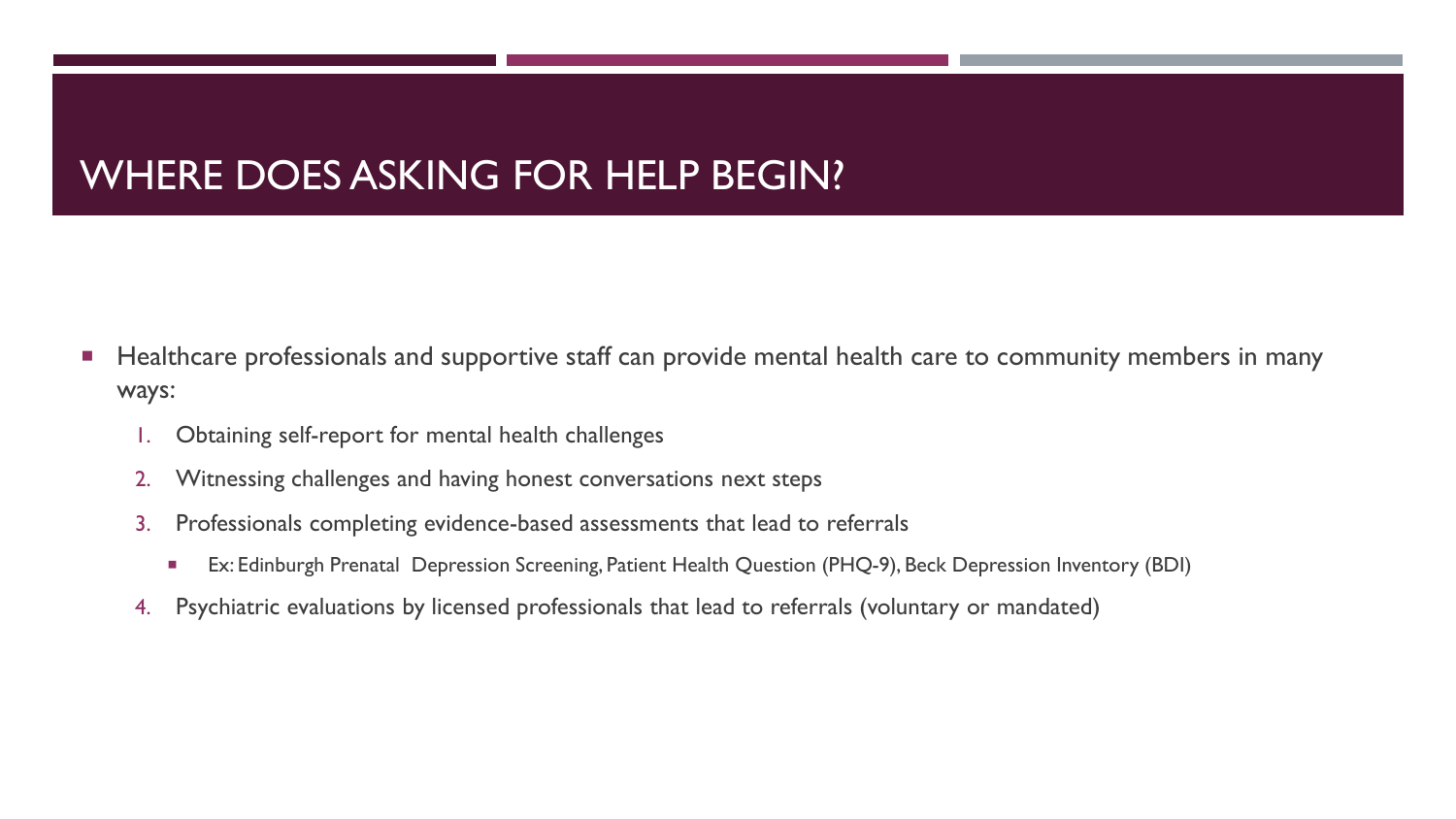## WHAT IS NEEDED IN ORDER TO START CARE COORDINATION?

- **Establish rapport between professional and community member**
- Understand of their needs (what else could be impacting their MH?)
- Be aware of the community members' access to resources
- **Understand the community members' willingness for services**
- **Number** Validate their feelings and experiences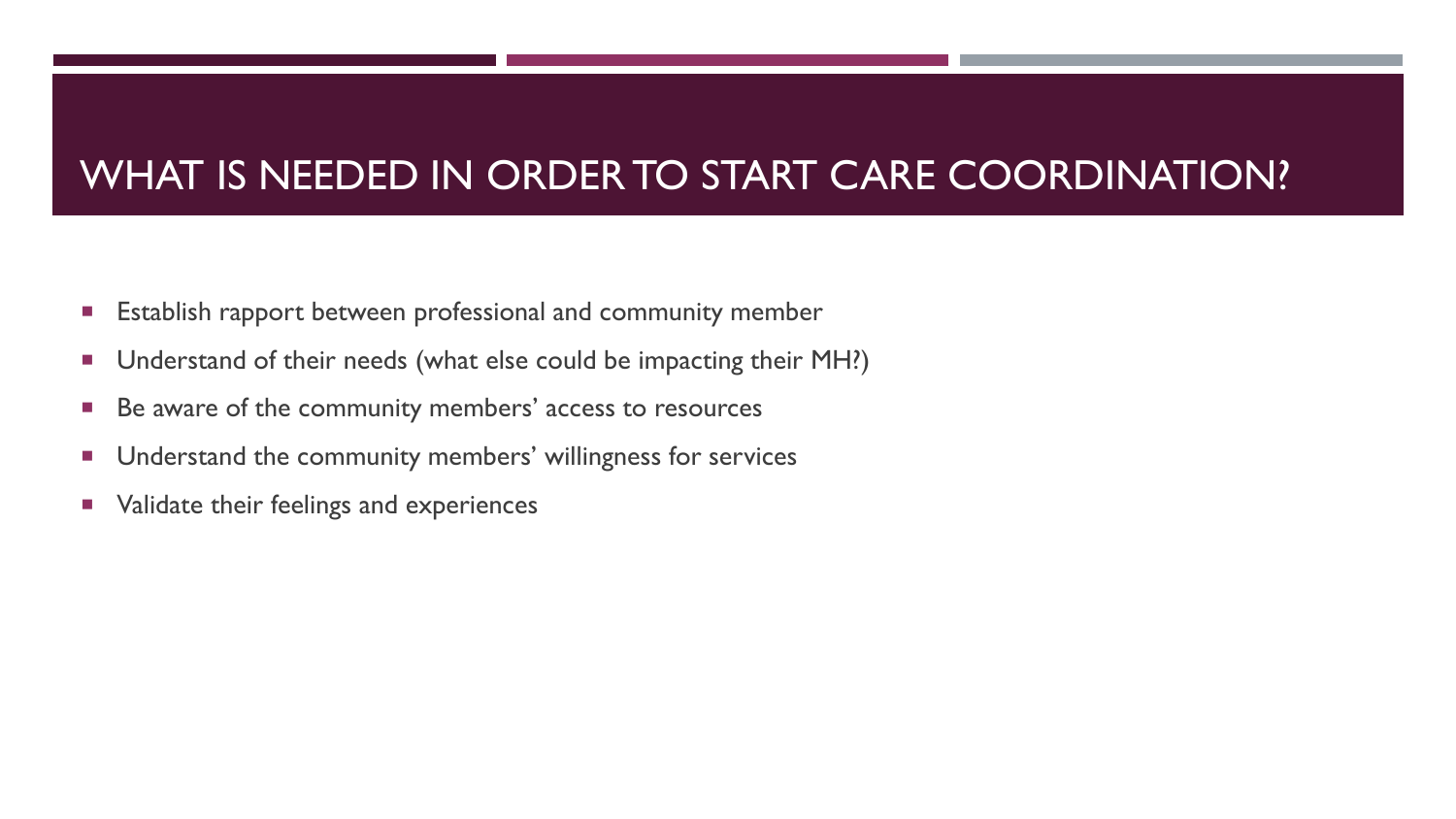#### WHAT ARE DIFFERENT TYPES OF COMMUNITY SERVICES AND SUPPORTS?

- 1. Mental Health Services
- 2. In-Home Services
- 3. Community based and Peer based programs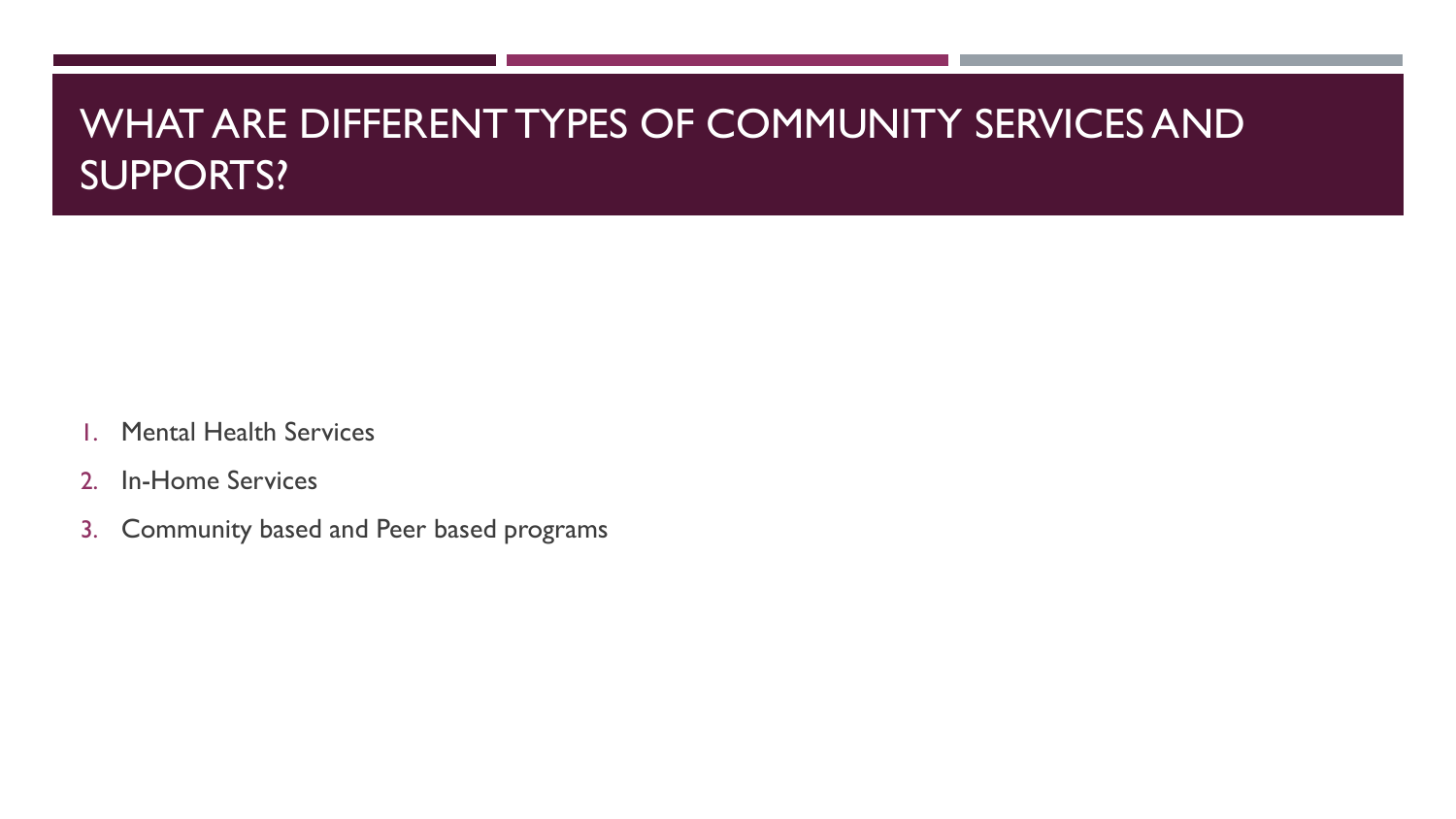#### MH-SERVICES OUTPATIENT SERVICES AND INPATIENT HOSPITALIZATIONS

- 1. In-patient treatment for severe mental health challenges
- 2. Medicine Management + therapy
- 3. Medicine Management independently
	- Important to address safe medications for pregnant and breastfeeding patients
- 4. Least restrictive to intensive outpatient services
	- **Assessing the availability and level of support that is needed**
- 5. Individual to group therapeutic models

There are mother treatment groups like AHN Mothers of Color at Women's Behavioral or IOP group at Magee Women's Hospital called NEST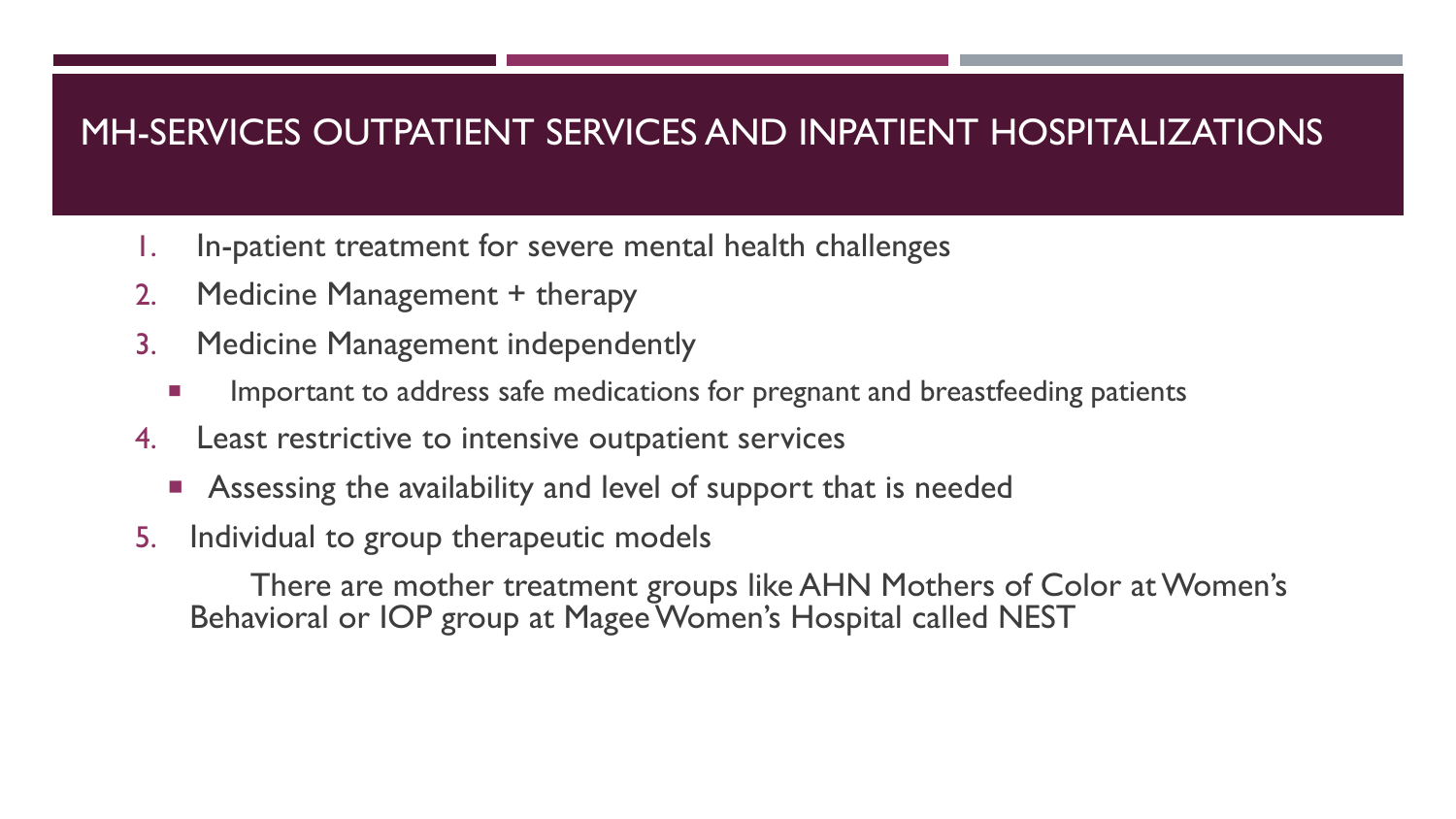#### PGH TREATMENT OPTIONS

- Birthing Hospitals may have mental health services i.e. Magee Women's Hospital and Midwife Center
- **Mothers of Color Support Group at AHN Behavioral Health Services** 
	- A group designed for women who had diagnosis of depression and has worked individually with a therapist and now working within a group, providing weekly support across 3 months.
- Magee Women's Hospital NEST IOP
	- A mother-baby intensive outpatient program offered to women pregnant or up to 12 months postpartum receive about 9 hours of IOP treatment to help manage depression and anxiety around childbearing.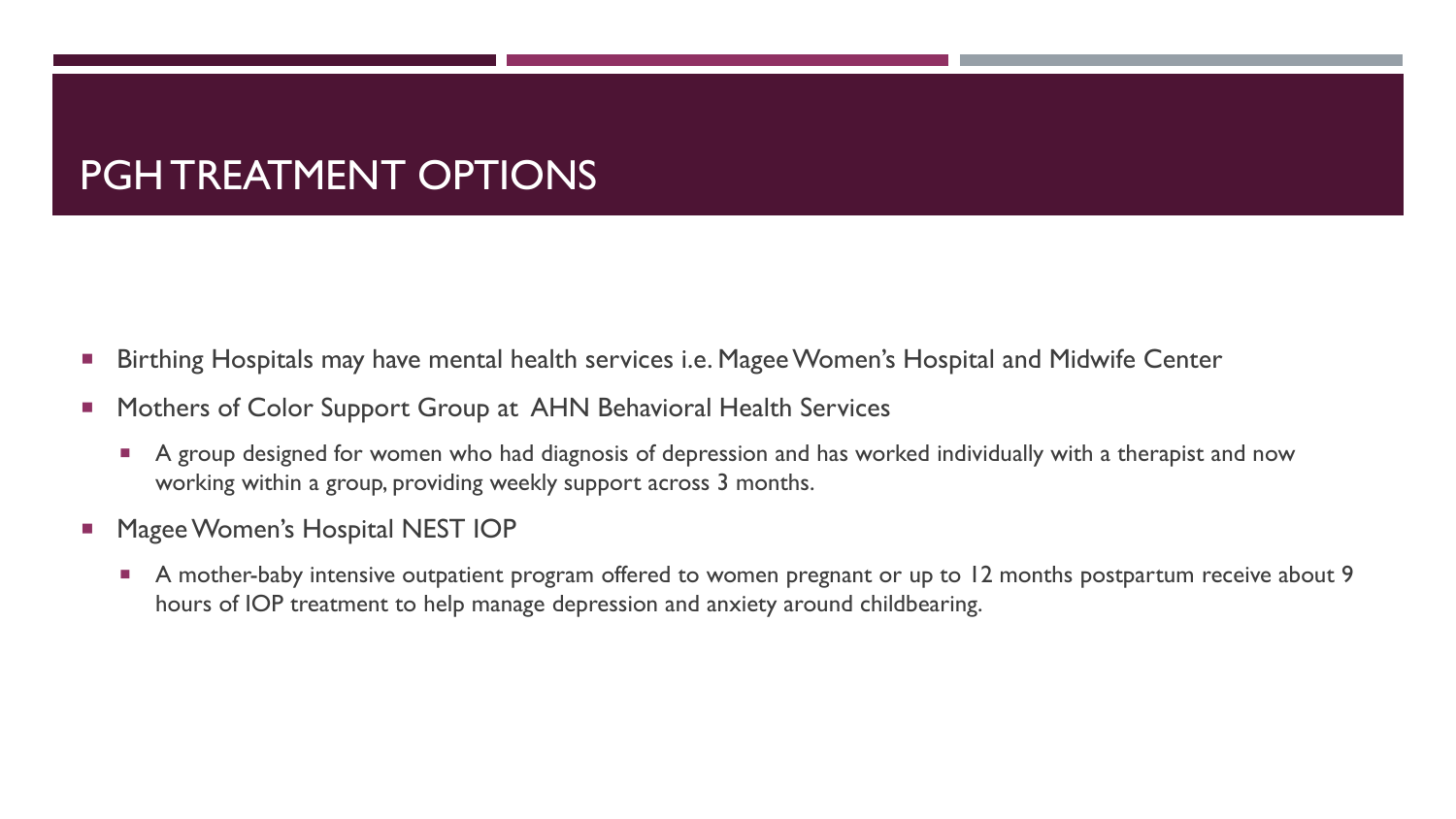#### IN-HOME SERVICES

1. Maternal and child health programs that provide prenatal and postpartum support within their homes

- 2. Eliminates the concern for access (in-person/virtual)
- 3. Most programming is free based upon eligibility
- 4.. Addresses basic needs of individuals/families (food, housing, employment, health insurance)
- 5.. Family-focused, culturally competent
- 6. Promotes buy-in for additional services or referrals needed
- 7. Some programs have in-home mental health professionals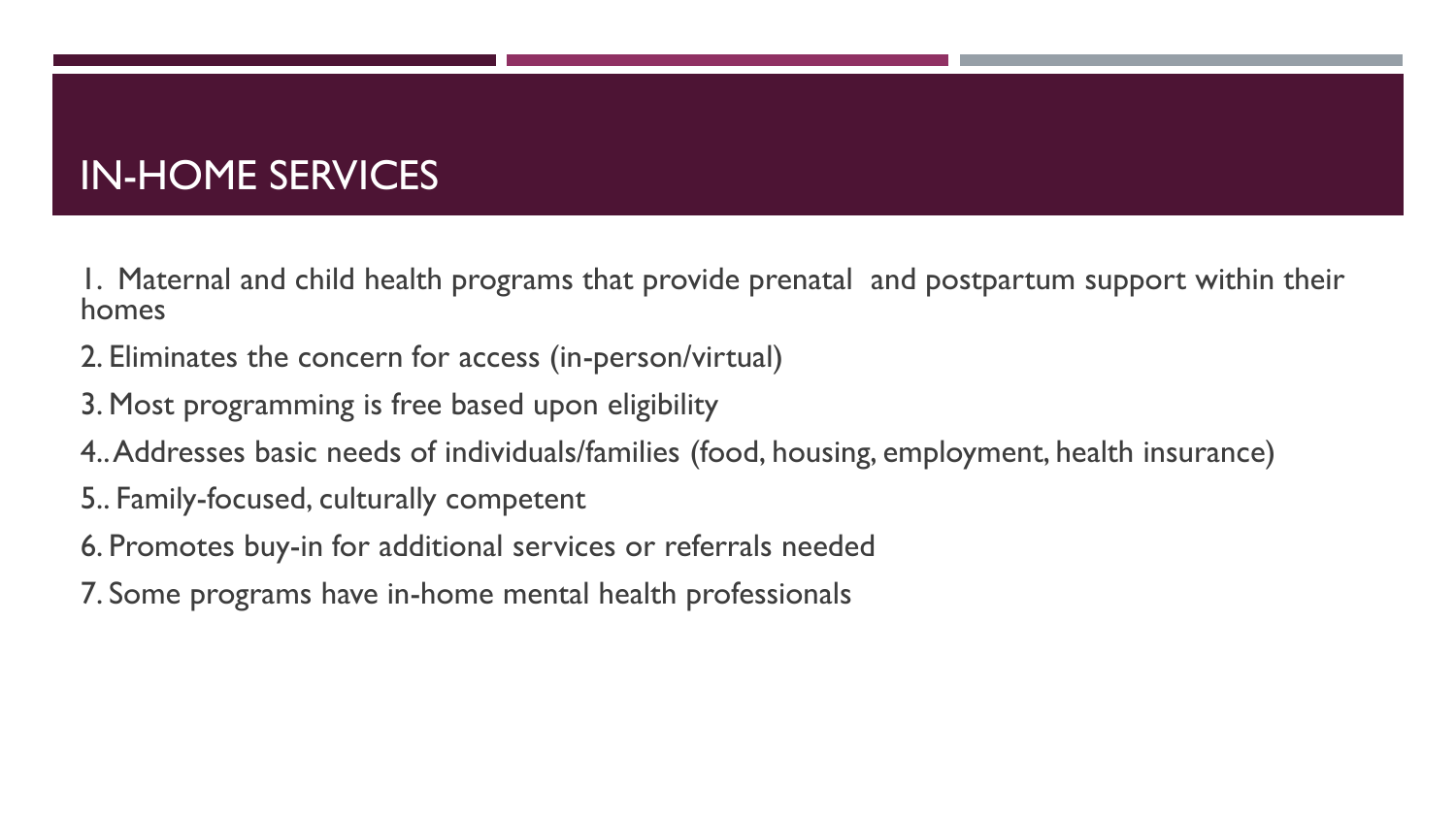

#### EVIDENCE-BASED / EVIDENCE-INFORMED PRACTICE AND INTERVENTION









Moving Beyond **Jepression** 





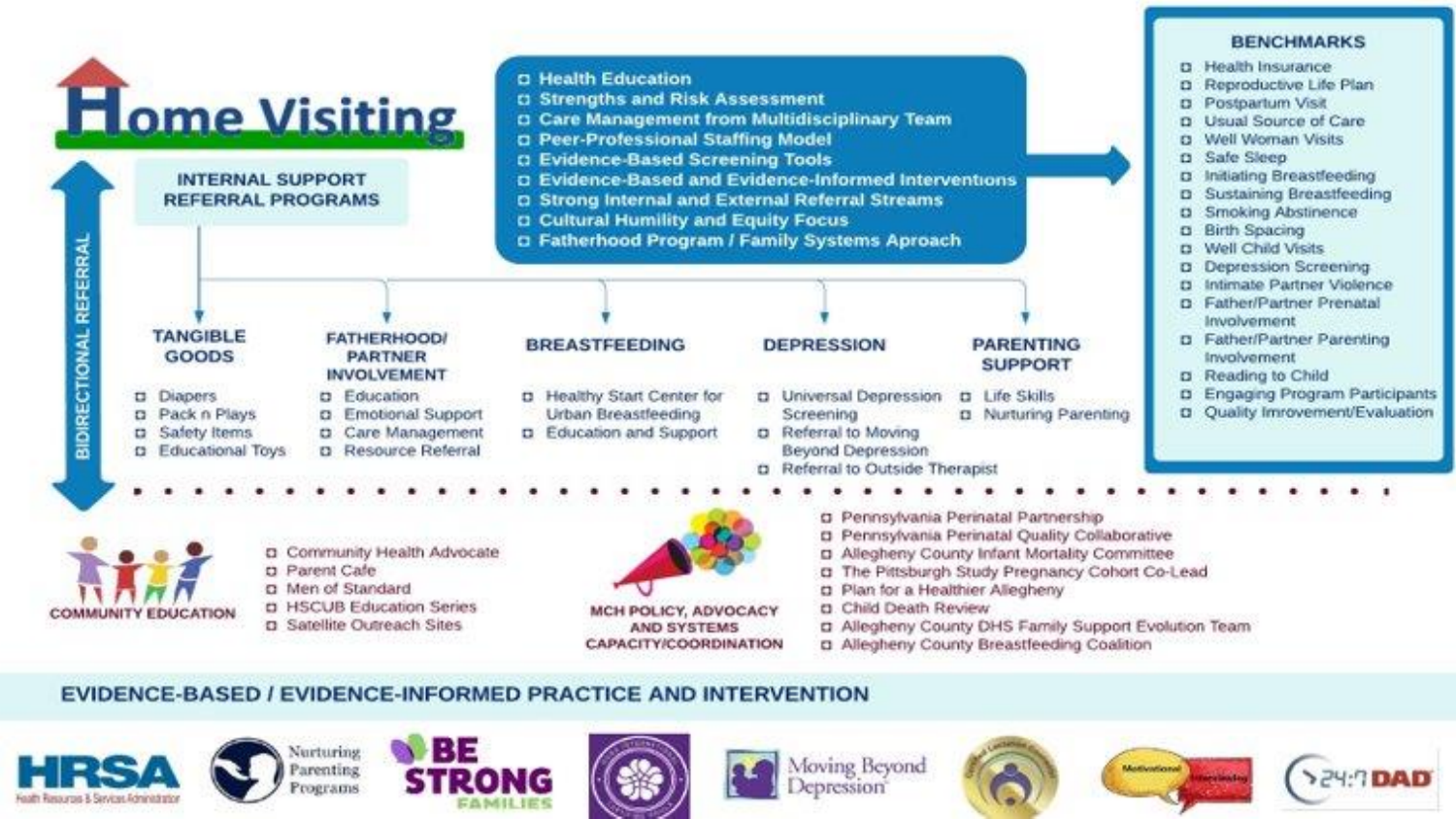## HEALTHY START, INC.

- Mission: reduce infant/maternal mortality and improve poor birth outcomes
- Program that has been providing care to pregnant and postpartum families for over 30 years in Allegheny County (Pittsburgh). We are 1 of 101 sites nationally.
- **Multi-disciplinary team: trained community health** workers, nurses, doulas, certified lactation counselors, therapists, fatherhood coordinator and more
- Free program with no eligibility requirements outside of residential zip code
- Support is provided regardless of income, race, ability, insurance
- Provide case management, education, resources and care coordination

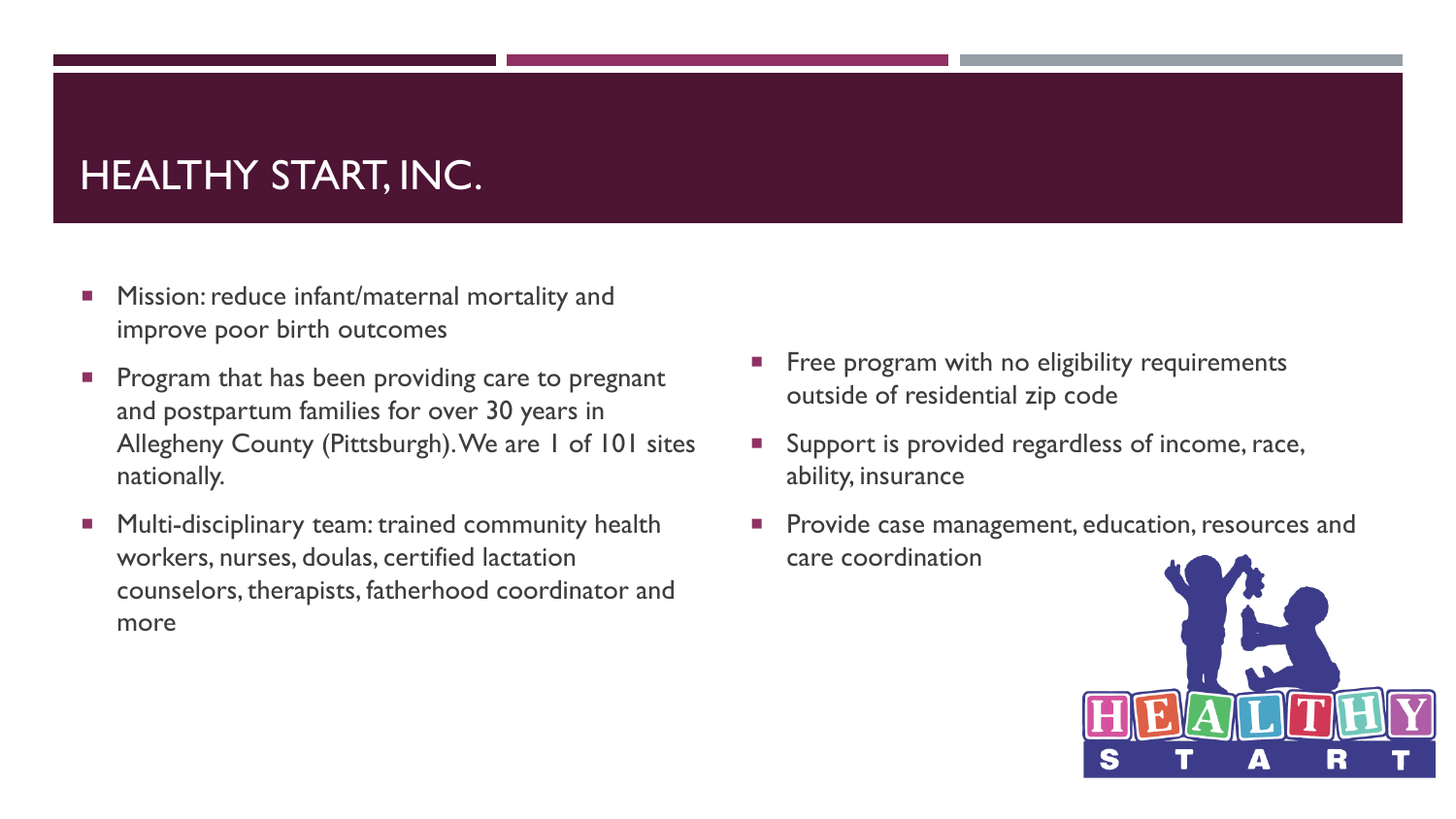

Lisa Millerick Photography

Depression affects up to 45 percent of all mothers.

MBD seeks to help new mothers receive the care they need by meeting mom where they are in there home.

#### **MBD may be right for** you if you:

- Are feeling overwhelmed
- Have difficulty concentrating
- Feel anxious, sadness, or quilt
- Feel isolated and alone

#### **MBD can help:**

- Improve relationship and parent bonding
- Increase social supports and coping skills
- Reduce anxiety and stress
- Increased ability to function at home, work, and school

70% of moms get better after completing the Moving Beyond Depression Program



 $(412)$  247-1000 400 N LEXINGTON ST, PITTSBURGH, PA 15208

# MOVING BEYOND DEPRESSION PROGRAM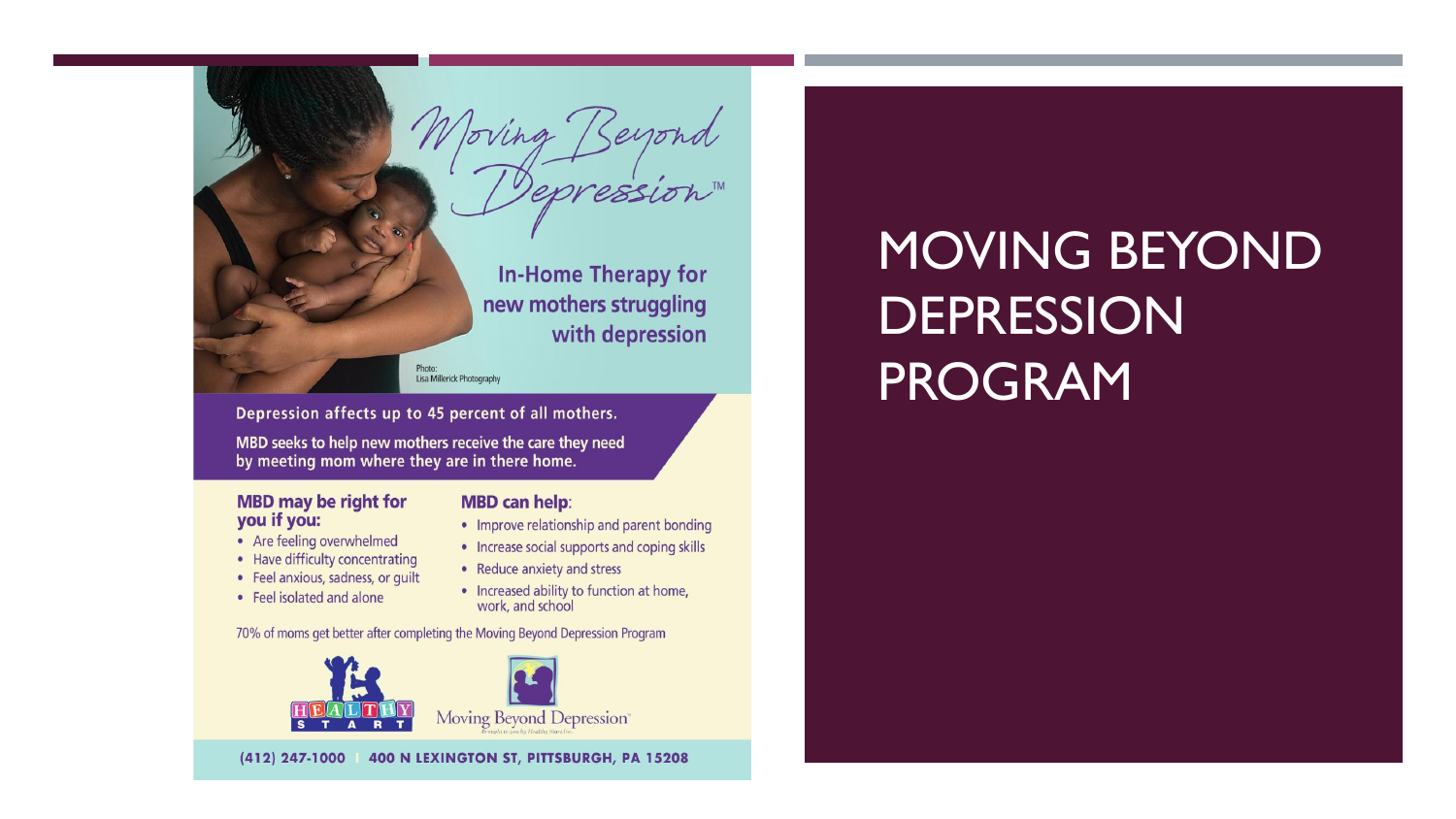### COMMUNITY BASED AND PEER BASED PROGRAMS

**•** Organizations where community members can work to get their basic needs met during perinatal phase (baby items, educational classes, prenatal & postpartum support through birth worker supports and professionals

Examples:

- **Pittsburgh Brown Mamas- virtual support group for Black mothers where resources, testimonies and support is example** shared
- Pittsburgh Black Breastfeeding Circle- virtual and in-person support group for Black Breastfeeding women
- Maya Organization- in-person agency that provides education and support
- Genesis- in-person agency that provides education and support and tangible goods
- Organizational and freelance doulas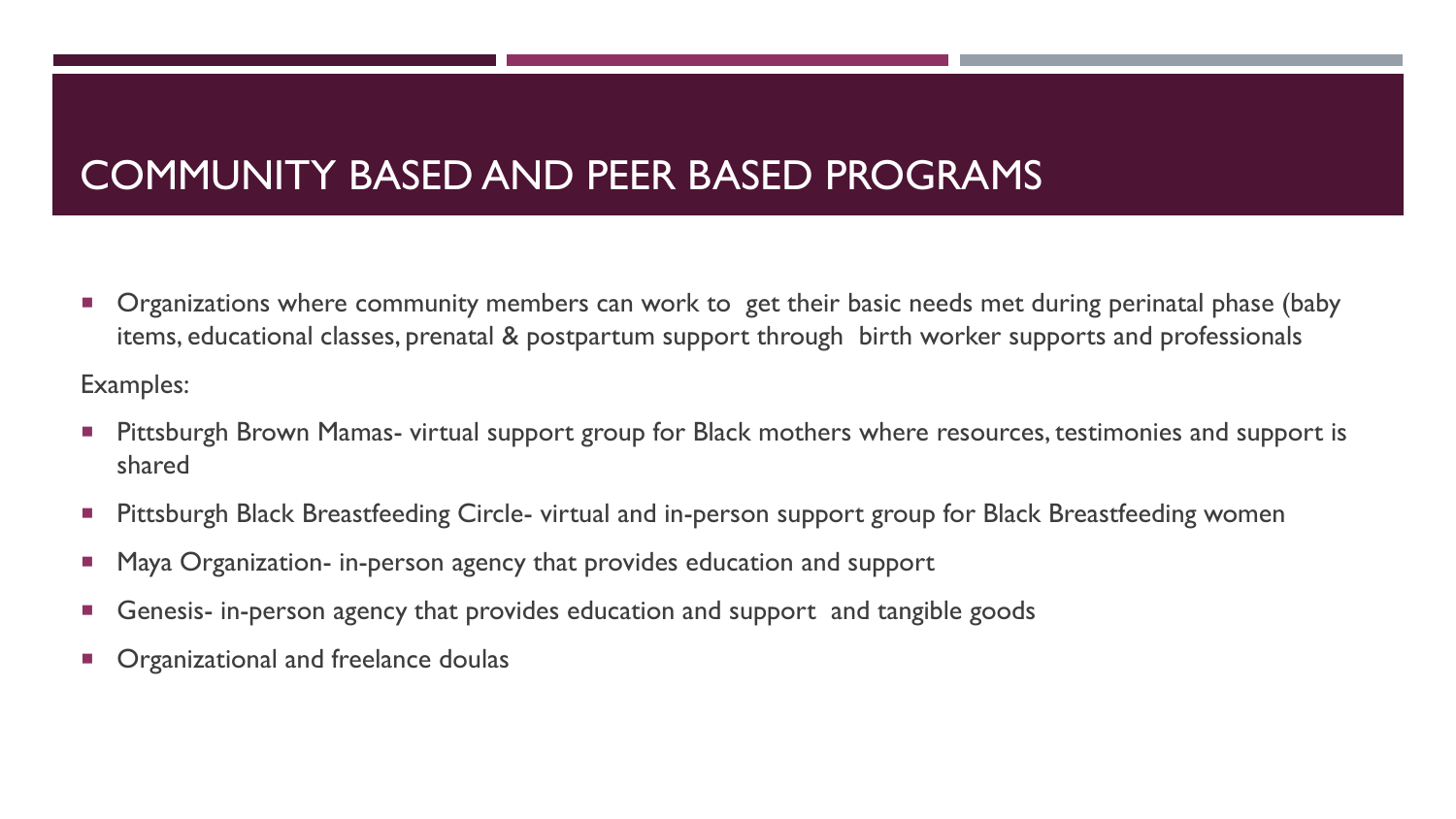#### WHAT IS A DOULA?

- Non-clinical support person that provides support to birthing person, and their partner and/or relatives during labor and delivery and early postpartum
- Doula meets with birthing individuals and their partners to discuss birth plans of what they want during the most vulnerable time in their lives
- Doulas provide emotional, physical and mental support to the family where stress is inflicted based on external circumstances before, during and after labor

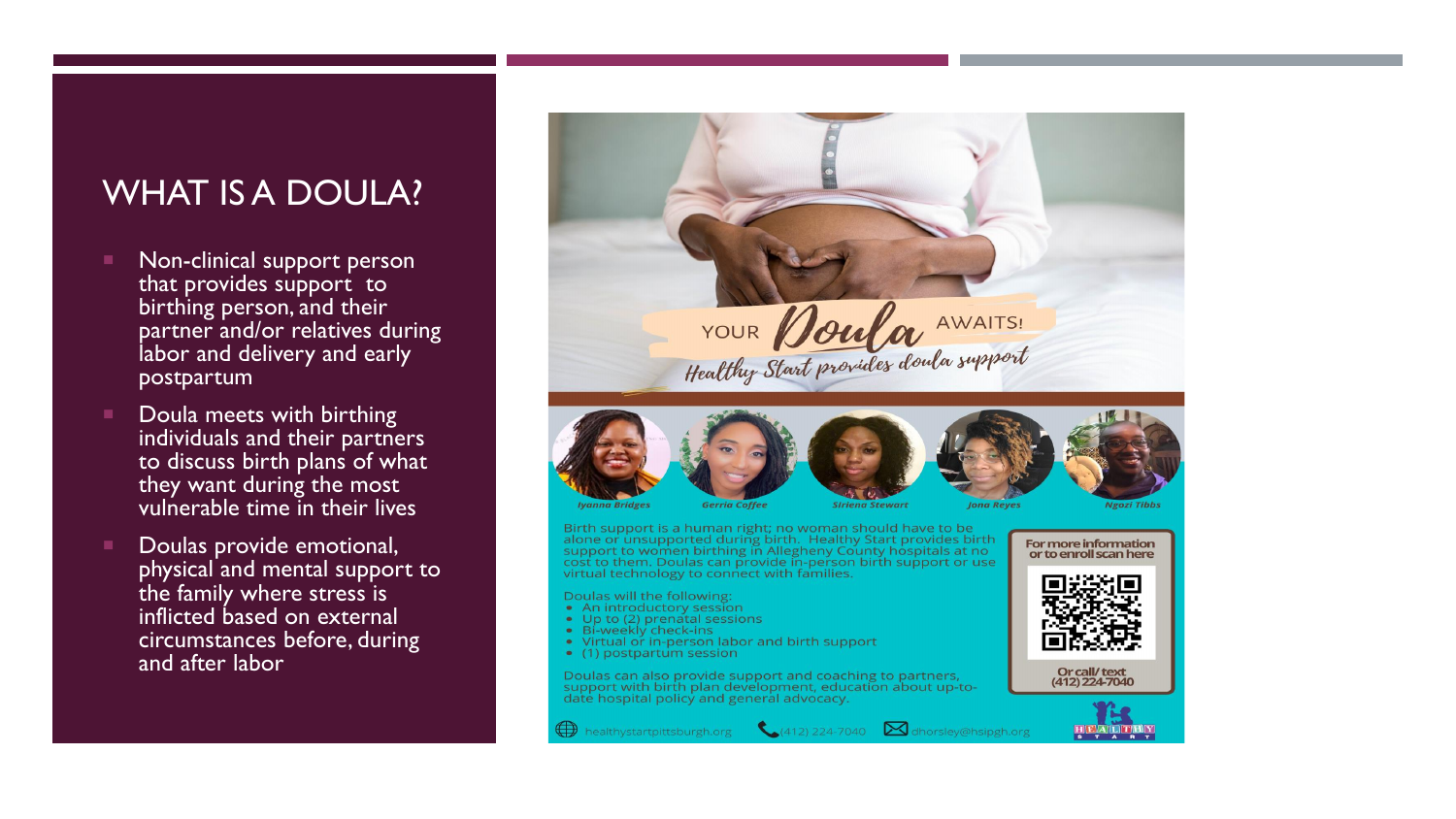### WHERE DO I FIND RESOURCES?

PA PQC birth hospitals participating in MOMD initiative should locate resources within their communities

**SAMHSA's national helpline** 

1-800-662-HELP (4357) treatment referral routing service

via text message: 43748 (HELP4U) or TTY: 1800-487-4889 is confidential, free, 24-hr, 365 year for individuals and family members facing MH or substance use disorders.They provides local referrals to treatment facilities, support groups, community-based organizations.

National Alliance on Mental Illness (NAMI): [http://namikeystonepa.org](http://namikeystonepa.org/) for support groups and mental health resources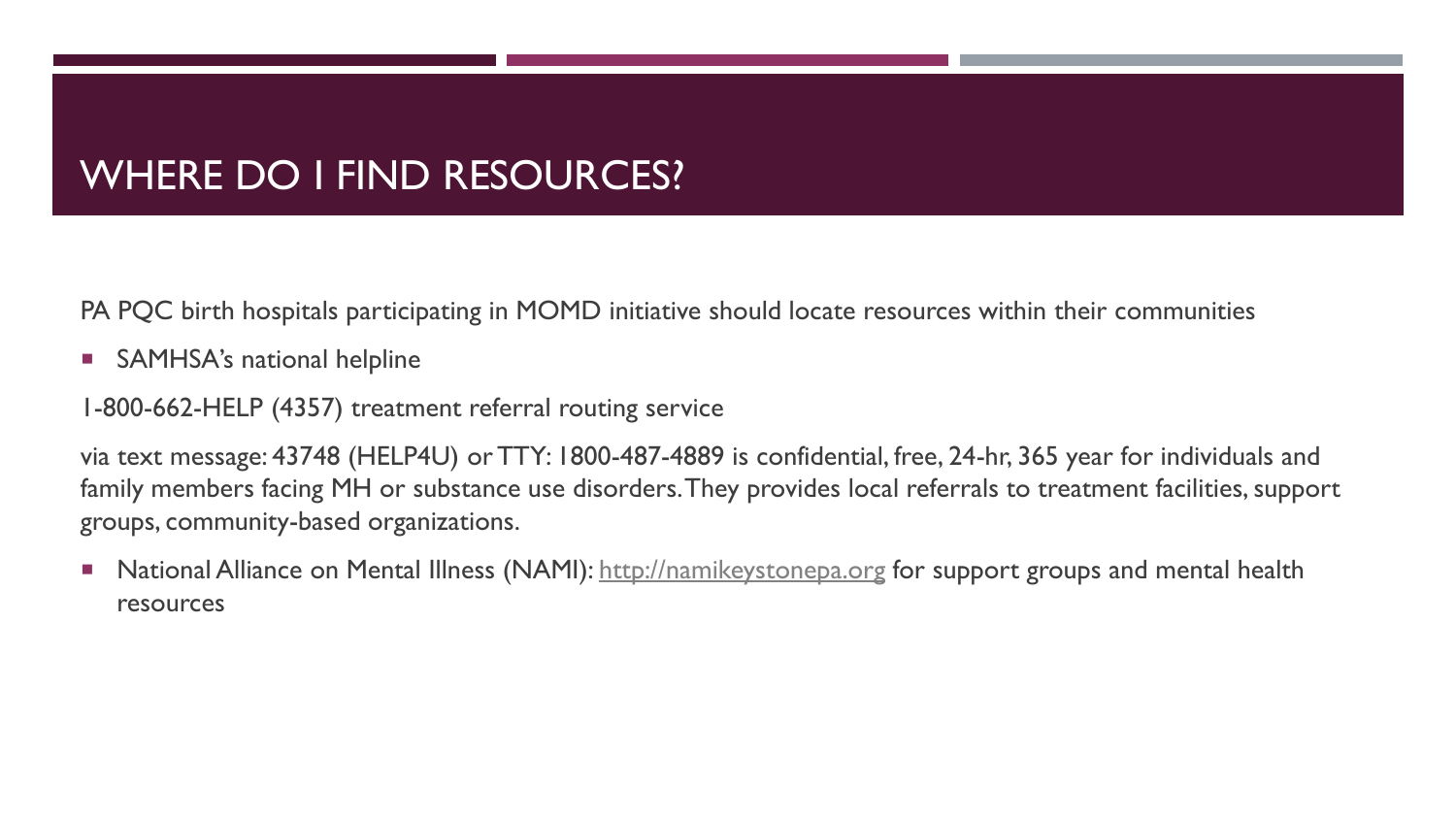## WHERE TO FIND RESOURCES (CONTINUED)?

- PA Department of Human Services
- **Local resources** 
	- **Utilize county/community helpline/crisis** 
		- Ex: Allegheny Links 2-1-1 or Westmoreland County Mobile Crisis
	- **Department of Human Services or County Health Department**
	- Assess birthing hospitals, PCPs and family doctor offices that community members seek care for resources for MH treatment options
	- **Search for maternal child health or social service programs for pregnant and postpartum mothers**
	- **Look up PA and local support groups, doulas**
	- **Psychology Today or Call number on back of insurance card**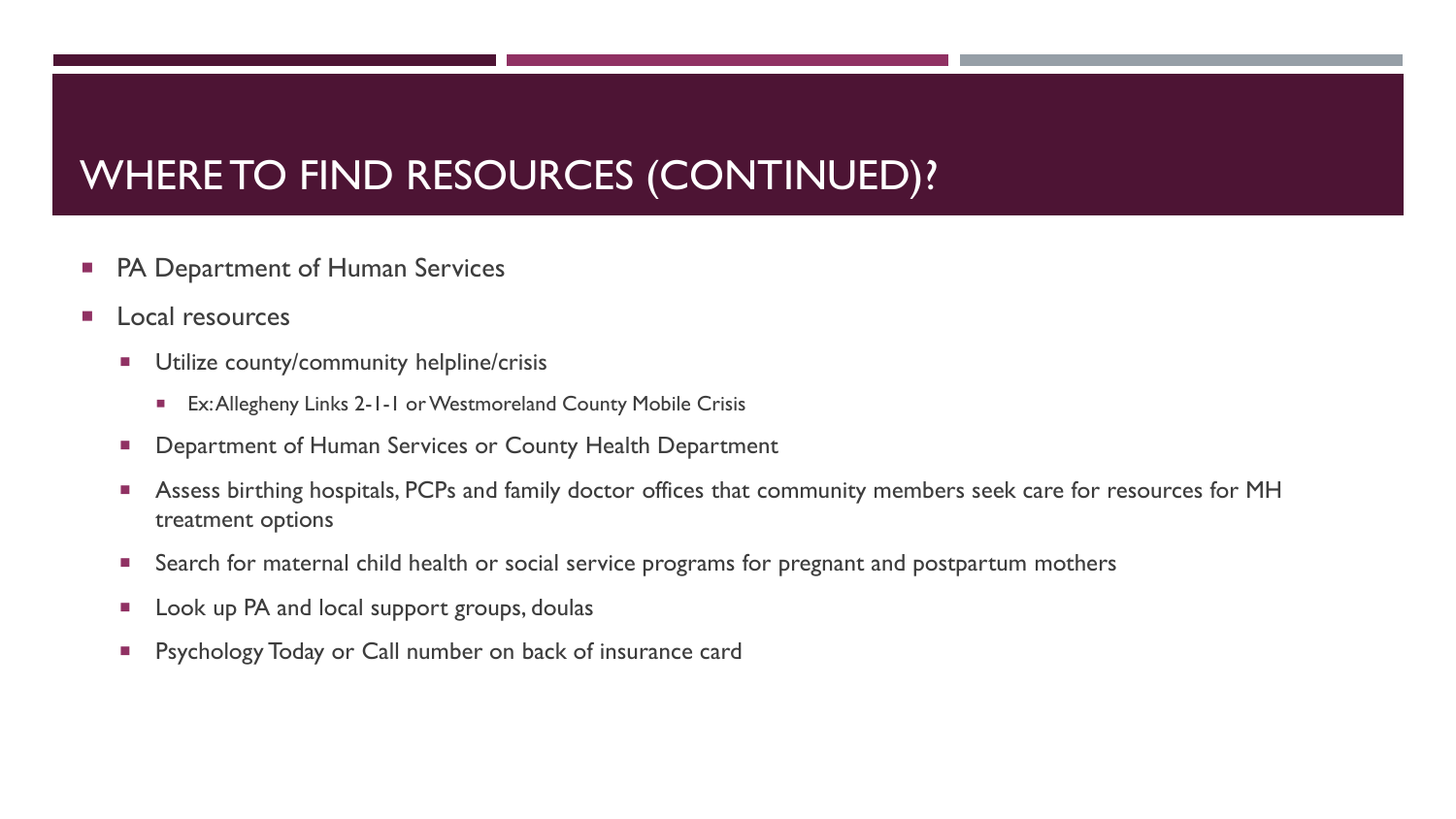### CONTACT INFORMATION

- Chaunda Cunningham, LSW
- Ccunningham@hsipgh.org
- 412-588-3913